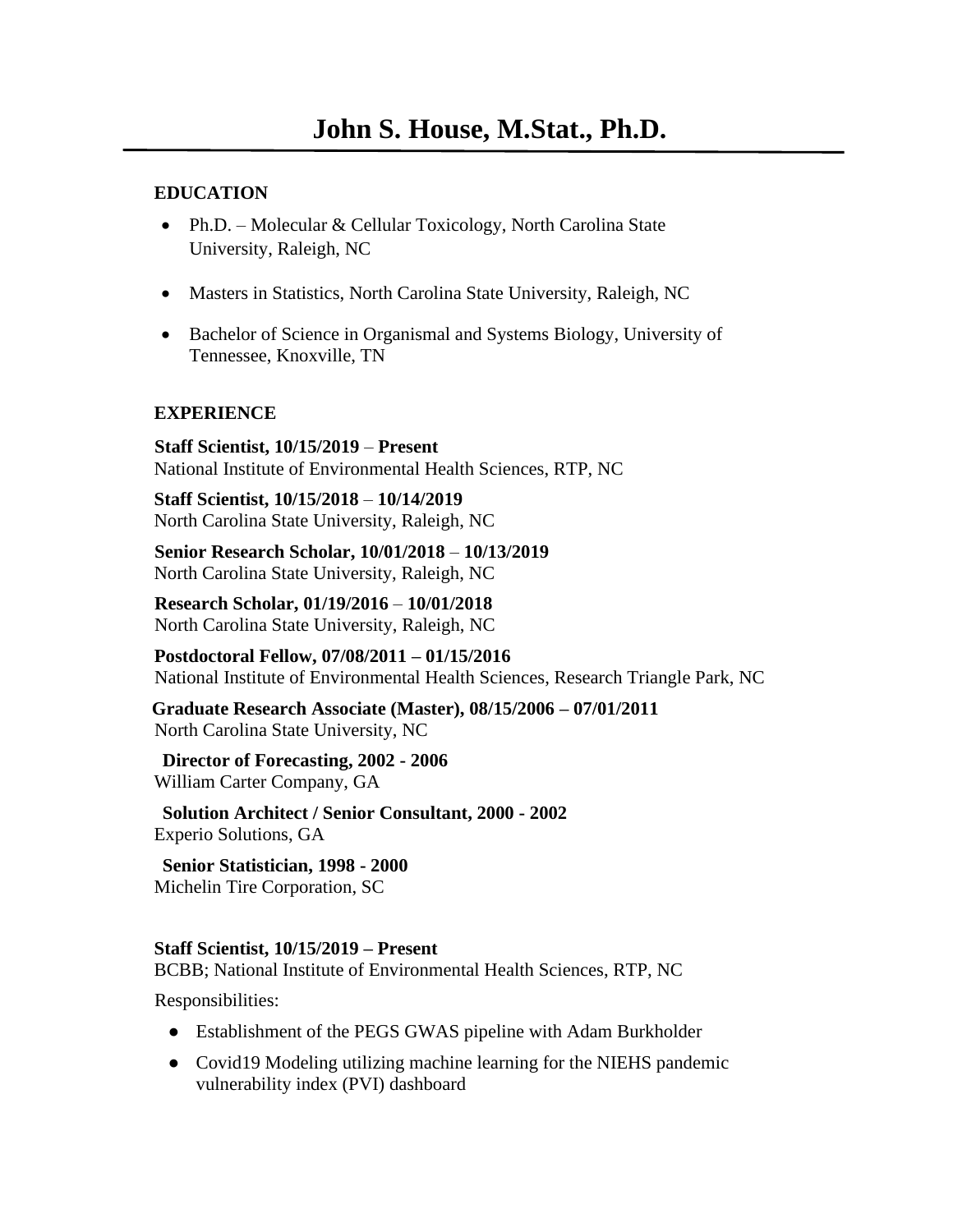- Collaboration with NCSU on identification and validation of the "imprintome"
- Collaborations with EPA bioinformatic methods and analyses characterizing cross-tissue expression profiles due to Ozone exposures and dietary interventions
- Collaborations with Santa Clara University on effects of nanoparticle exposures in HepG2 cells
- Transcriptomic dose-response modeling. Utilizing downsampling to characterize tradeoffs in cost versus discovery
- GWAS and meta-analyses of resistance hypertension in the ACCORD cohort and 5 others
- Teaching short courses in R at NIEHS, and bioinformatic/toxicology lectures at NCSU
- Published 9 peer reviewed journal articles with 3 in review

#### **Staff Scientist, 10/01/2018 – 10/15/2019**

North Carolina State University, Raleigh, NC Responsibilities:

- Developed data science methods and analyses for the Texas A&M Superfund Data Science Team
- Elucidated the role of maternal nutrition on offspring CpG methylation and on offspring behaviors
- Lead database project management for the Newborn Epigenetic Study (NEST) integrating across multiple PIs and sub-studies for Aim 3 of R24 grant
- Elucidated the roles of  $C/EBP\beta$  in cell survival and cancer biology
- Elucidation of ozone-mediated inflammatory signaling through HPA axis requires intact adrenal glands for differential gene expression in brain
- ● Provided bioinformatic support for the Center for Human Health and the Environment (CHHE). Developing methods and visualization of multiple Omics technologies for CHHE members
- Assisted Reproductive Technology and differential methylation of the imprinted control regions of genes
- Delivered invited lectures on Computational Environmental Sciences and Toxicology, Food Toxicology, Mechanisms of Hepatic Toxicology, and Maternal Dietary Influences on Offspring Epigenetics and Behavior
- Writing and editing research manuscripts for publication. Published 8 peer-reviewed journal articles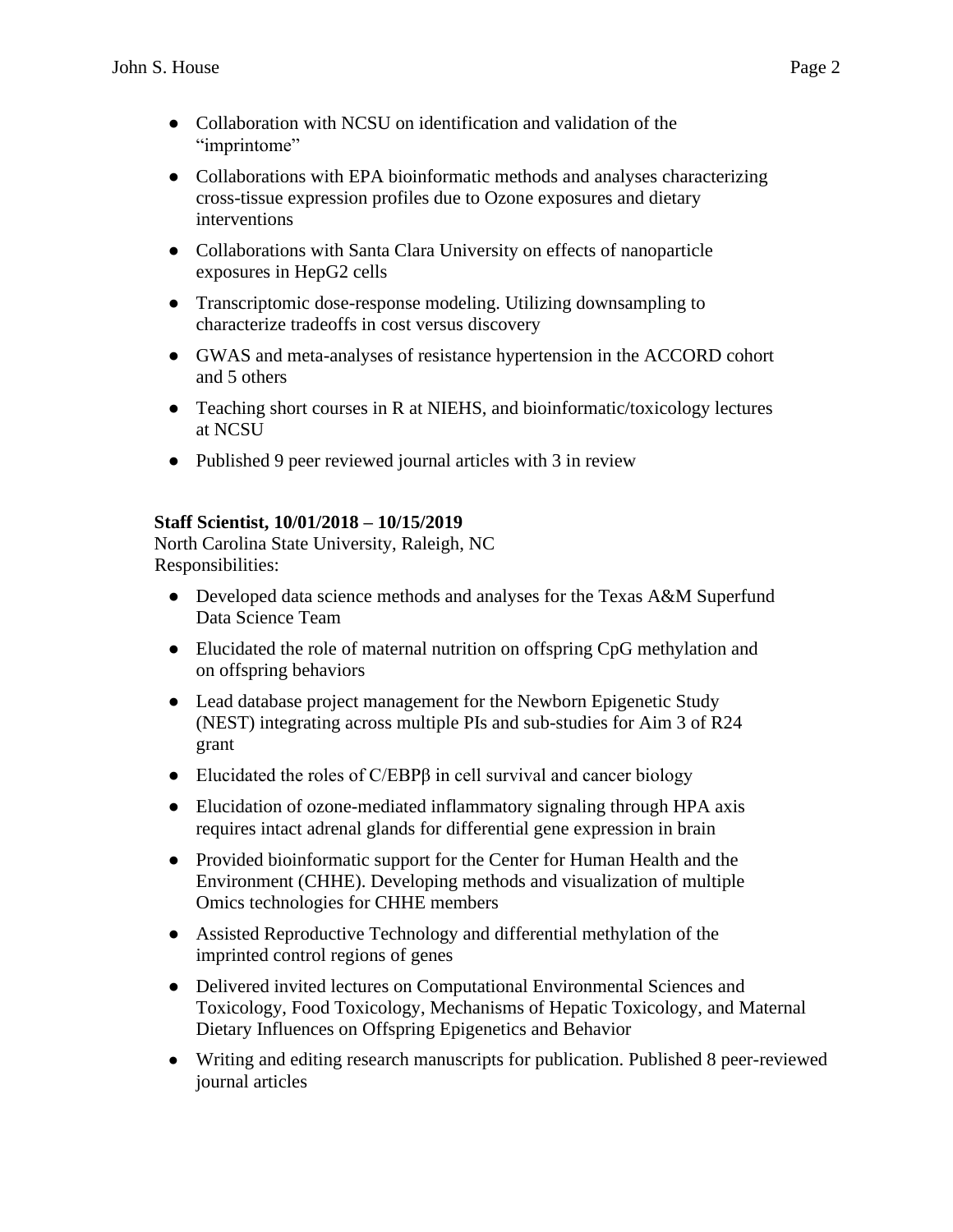### **Research Scholar, 01/19/2016** – **10/01/2018**

North Carolina State University, Raleigh, NC Responsibilities:

- Researched associations of maternal diet on epigenetic programming and child behavior in the NEST
- Developed pipeline analysis of genotoxic dose responses utilizing targeted RNA-seq technology in R [\(https://github.com/jshousephd/HT-CBA](https://github.com/jshousephd/HT-CBA))
- Analyzed effects of ozone-induced pulmonary injury with and without adrenal stress hormones in rats
- Developed analytical methods for high-dimensional, high-throughput assessment of toxicological injury in induced pluripotent stem cells
- Developed high-throughput chemical mixtures assessment and biological read-across for petroleum mixtures
- Served as poster judge for the NC Society of Toxicology (2018)
- Served as grant reviewer for Center for Human Health and the Environment (2016- 2019)
- Chaired Symposium Planning Committee, Center for Human Health and the Environment, NCSU (2016/2017)
- Delivered invited lectures on Current Events in Toxicology, Food Toxicology, and High-Throughput Dose Response Modeling with Targeted Sequencing. Biospyder
- Published 8 peer-reviewed journal articles

#### **Postdoctoral Fellow, 07/08/2011 – 01/15/2016**

National Institute of Environmental Health Sciences, Research Triangle Park, NC Responsibilities:

- Conducted epidemiological research on the life-long protective effects of early-life farming exposures on allergic disease
- Developed new genetically engineered mouse program (London Lab) to investigate human genome-wide association (GWA) identified single-nucleotide polymorphisms for pulmonary function
- Elucidated causal mechanistic roles for GWA identified genes (*HTR4* & *LRP1*) in pulmonary function
- Served on Steering Committees for 2014/15 Lung Respiratory Biology Group and 2014/15 NIEHS Career Fair
- Supervised and guided undergraduate intern from North Carolina State University, who is currently an MD - Ph.D. student at the University of Miami Miller School of Medicine
- Participated in DNA-day instruction in rural public high schools (2012/2013)
- Delivered an invited lectures on genome-wide association study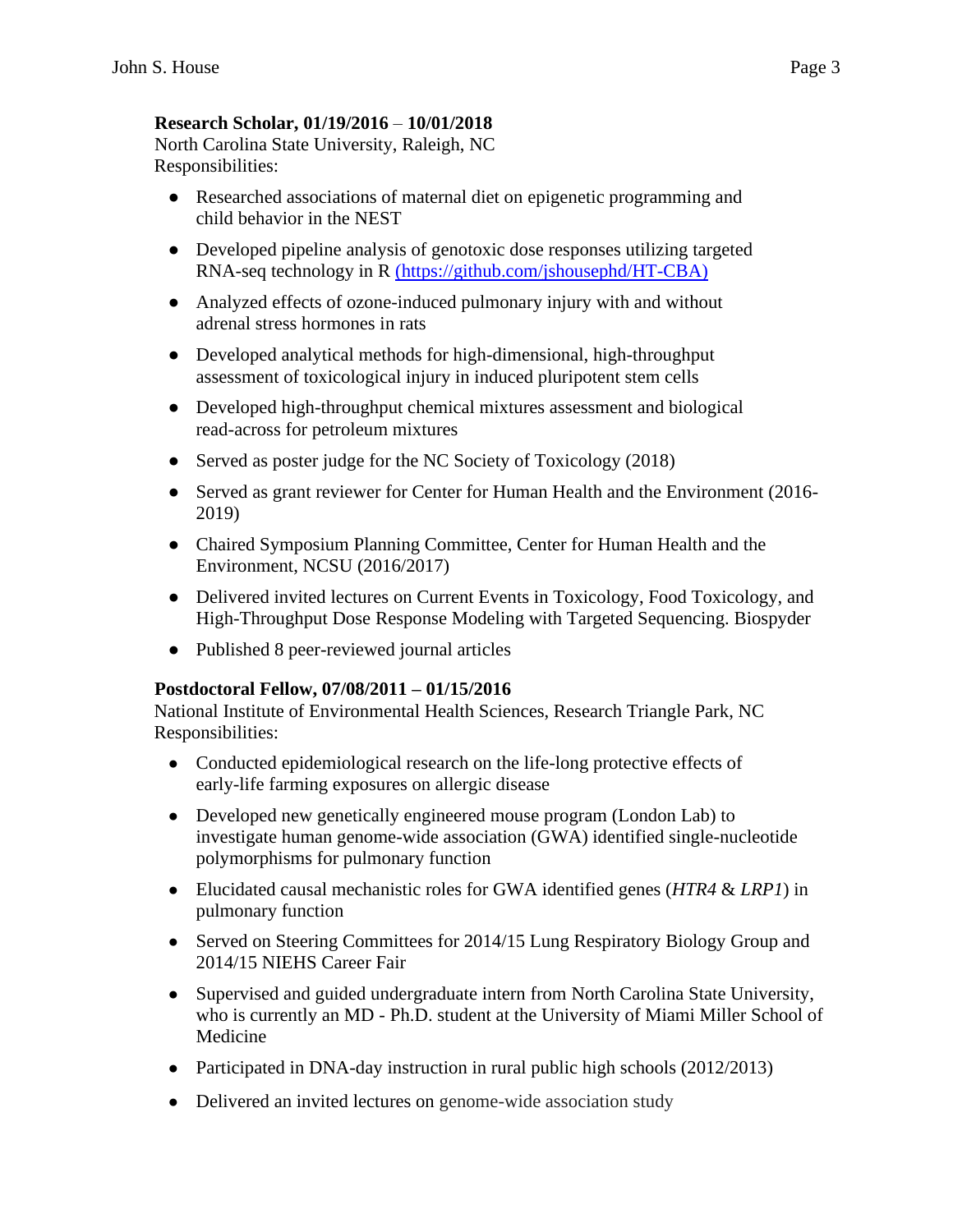# **Graduate Research Associate (Master), 08/15/2006 – 07/01/2011**

North Carolina State University, NC Responsibilities:

- Studied the critical roles of C/EBP $\alpha$  and C/EBP $\beta$ , two bZIP transcription factors on epidermal stratified squamous differentiation and sebocyte differentiation
- Investigated the interplay between C/EBPs and  $p53$  in skin cancer signaling
- Conducted extensive wet lab experiments using skills detailed in "Technical" Skills"

## **CONFERENCES**

- *2018 Cardiovascular Toxicity Screening of Polychlorinated Biphenyls and Their Major Metabolites,* **Society of Toxicology, San Antonio, TX**
- *2016 Maternal Nutrition and Early Childhood Behavioral Outcomes in NEST*, **NIEHS Environmental Health FEST, NC**
- *2016 Maternal Nutrition and Early Childhood Behavioral Outcomes in NEST*, **ToxicoEpigenetics: The Interface of Epigenetics and Risk Assessment, VA**
- *2015 Raw Milk Consumption and Pulmonary Function in Adults in the Agricultural Lung Health Study,* **American Thoracic Society, Denver, CO**
- *2014 Genetic Variation in HTR4 and lung function: GWAS follow-up in mouse,*  **FASEB – Lung Development, Saxton's River, VT**
- *2014 HTR4 and lung function: GWAS follow-up in mouse,* **Visiting Pulmonary Scholars, RTP, NC**
- *2013 Htr4 Deficient Mice Exhibit Increased Airway Resistance and Altered Control of Breathing.* **Gordon Research Conference, Andover, NH**
- *2013 GWAS Follow-up in Htr4<sup>-/-</sup> Mice Finds Altered Lung Function and Control of Breathing.* **Epidemiology Branch Review**
- *2011 C/EBP* $\langle$  and C/EBP<sup>®</sup> are Required for Sebocyte Differentiation and Stratified *Squamous Differentiation in Adult Mouse Skin.* **9th International Skin Carcinogenesis Conference, University Park, PA**
- *2011 C/EBP and C/EBP are Required for Sebocyte Differentiation and Stratified Squamous Differentiation in Adult Mouse Skin.* **Graduate Research Symposium**
- *2010 C/EBPα and C/EBPβ are Determinates of Skin Carcinogenesis and are Essential Regulators of Keratinocyte and Sebocyte Differentiation.* **Society of Toxicology, Salt Lake City, UT**

# **INVITED TALKS**

● *Your Children are what You Eat? Associations of Maternal Diet with Offspring Behavior.* NIEHS, RTP, NC 2019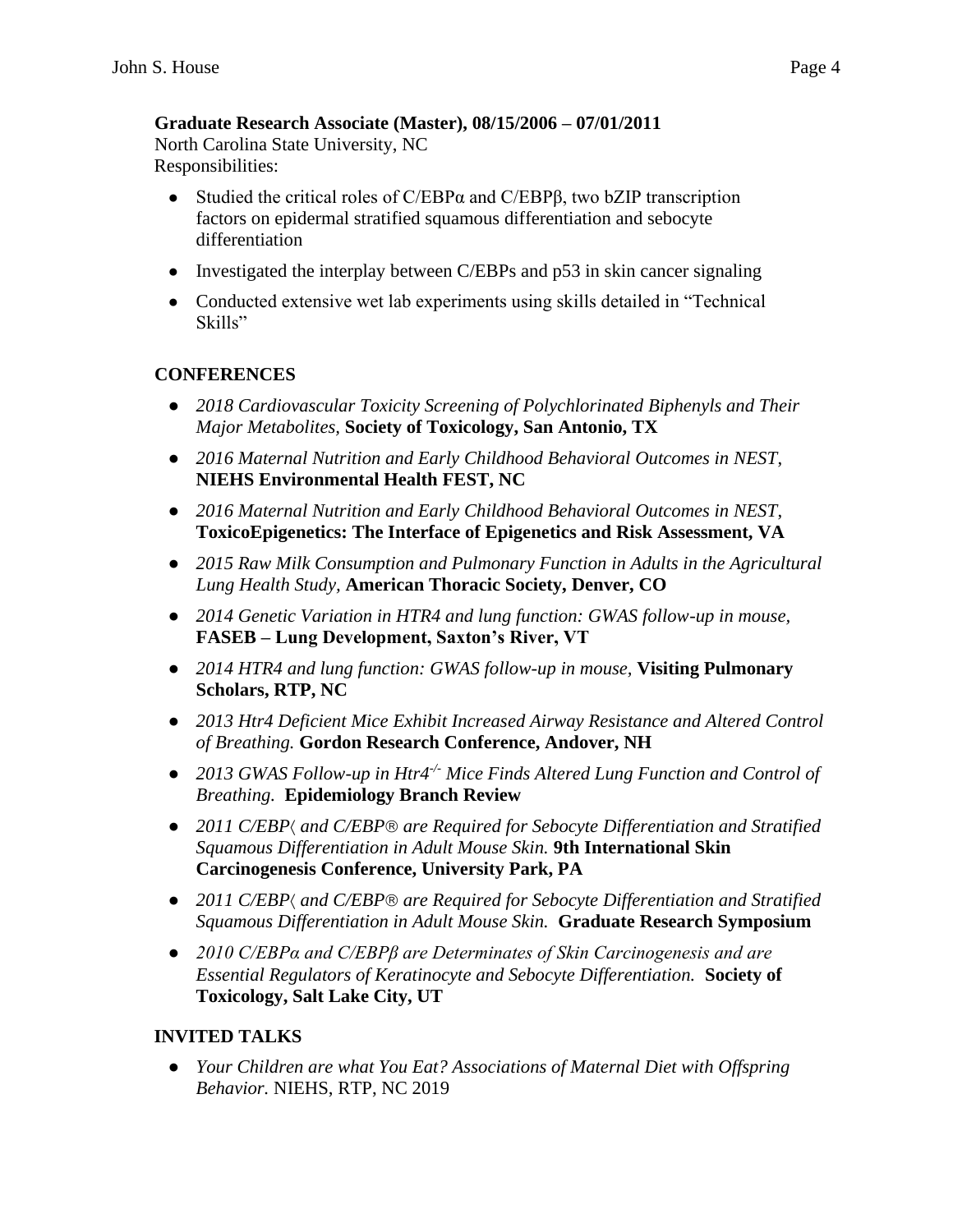- *Maternal Dietary Influences on Offspring Epigenetics and Behavior*. Eastern Carolina University, Greenville, NC. 2018
- *High-Throughput Dose Response Modeling with Targeted Sequencing.* Biospyder. Carlsbad, CA. 2017
- *TempO-Seq for Dose-Response Expression Experiments.* Triangle Statistical Genetics Conference. 2016
- *Use of ENCODE tools and genome browsers to generate hypothesis.* Toxicology Department. North Carolina State University, Raleigh, NC. 2015
- *Genetic and Exposure Influences on Pulmonary Function and Atopy in Humans.*  Hudson Alpha Institute for Biotechnology, Huntsville, AL. 2015
- *C/EBPα and C/EBPβ are Determinates of Skin Carcinogenesis and are Essential Regulators of Keratinocyte and Sebocyte Differentiation*. Society of Toxicology Platform Session Speaker. 2010

# **MENTORING**

- Adrian Green North Carolina State University post-doctoral researcher, on Bioinformatics and machine learning for his K99/R00 application
- Mentor for Harlyn Skinner post-doctoral research at North Carolina State University, on machine learning and analysis methods in R as she applies for pathway to independence award. Am also a mentor for the Diversity Supplement (R01MD011746-S2) she was awarded
- Supervised and guided undergraduate intern from North Carolina State University who is currently an MD-Ph.D. student at the University of Miami Miller School of Medicine
- Supervised undergraduate (now PhD student) Dillon Lloyd, included supervision and guidance of time spent for two different PIs. Training in R, Rshiny, GRE test taking, presentations and mentoring
- PhD Committee Member Dylan White PhD committee Storm Track Dynamics of African Easterly Waves

# **TEACHING and OUTREACH**

- 2020 Development of NIEHS high school lectures emphasizing critical thinking and the Covid19 and the Pandemic Vulnerability Index
- 2020 Basics in R lectures at NIEHS Summer Bioinformatics course
- 2019 **Present**  Invited Lecturer Bioinformatics in Toxicology, NCSU, NC
- 2018 **Present**  Invited Lecturer Computational Environmental Sciences and Toxicology, NCSU, Raleigh, NC
- 2012 **Present**  Invited Lecturer Mechanisms of Hepatic Toxicology, North Carolina State University, Raleigh, NC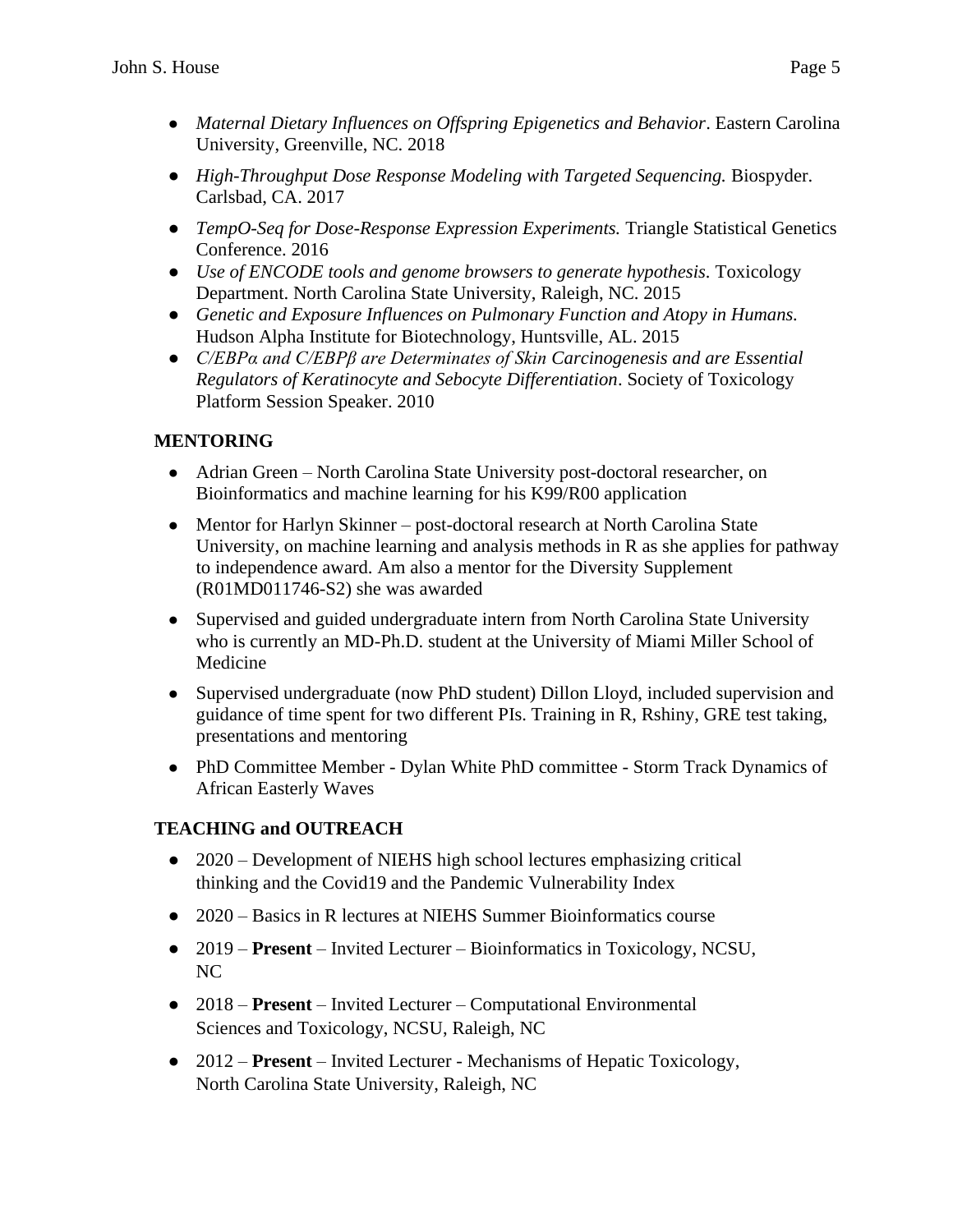- 2011 **Present**  Invited Lecturer General Hepatic Toxicology, North Carolina State University, Raleigh, NC
- 2018 Co-Instructor Food Toxicology, North Carolina State University, Raleigh, NCSU
- 2016 Invited Lecturer Current Events in Toxicology, North Carolina State University, Raleigh, NC
- 2016 Invited Lecturer Food Toxicology, North Carolina State University
- 2012 Guest Lecturer Honors Biology (GWAS), North Carolina State University, Raleigh, NC 2012, 2015 North Carolina DNA Day – NC high schools
- 2002 2006 Course developer and instructor on Excel®, PowerPoint® and Word® – William Carter Company, Atlanta, GA
- 1994 1996 Teaching Assistant, Department of Statistics, NCSU
- $\bullet$  2012 2015 Tutor for high school students in chemistry, biology, and mathematics

## **PROFESSIONAL SERVICE AND LEADERSHIP**

- 2020 NIEHS NTP Staff Scientist Search Committee
- 2019-Present Reviewer *Toxicological Sciences*
- 2020-2021 Mentee for Harlyn Skinner
- 2019 NIEHS Epidemiology Branch Poster Judge
- 2018 NC Society of Toxicology Poster Judge
- 2016-18 Grant Reviewer for Center for Human Health and the Environment
- 2016/17 Symposium Planning Committee Chair, Center for Human Health and the Environment, NCSU
- 2014/15 Lung Respiratory Biology Group Steering Committee, NIEHS
- 2014/15 NIEHS Career Fair Steering Committee
- 2012/13 DNA day instruction in rural public high schools
- 2010 Society of Toxicology Platform Session Chair, Salt Lake City. *Gene Environmental Interactions in Carcinogenesis*
- Ongoing Journal Reviewer *Journal of Biological Chemistry, American Journal of Respiratory Cell and Molecular Biology*

## **FUNDING**

• 2019 – Principal Investigator. Seed money: \$20k to conduct WGBS whole genome bisulfite sequencing on 20 cordblood samples to investigate difference in ADHD and normative children in epigenetics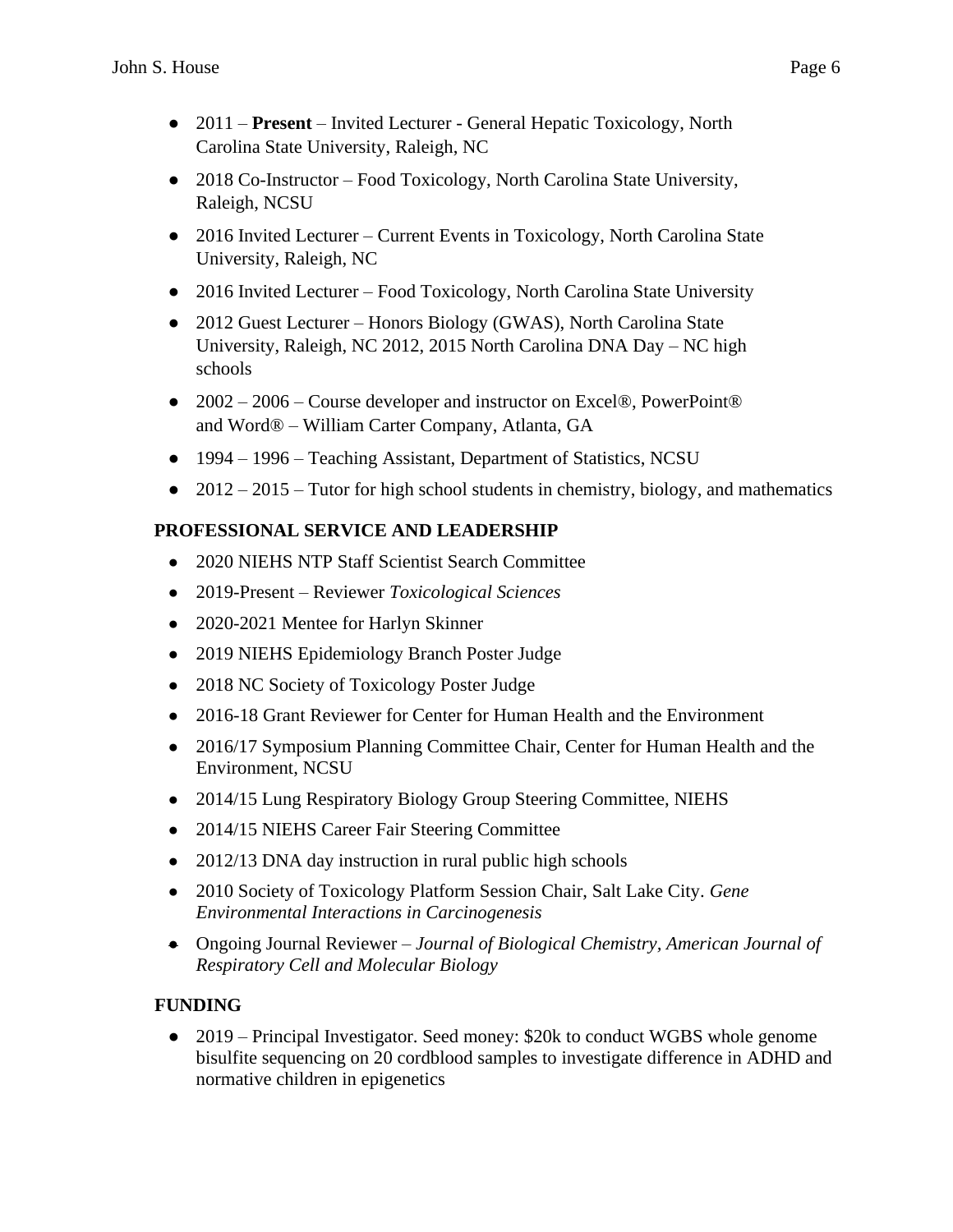- 2018 Co-Investigator developing distance education course in food toxicology. *Is it something I ate?* (\$5,000, NCSU).
- 2017 Co-Investigator. *The role of C/EBPβ in regulating p53 pro-apoptotic transcriptional activity in response to UVB solar radiation* (\$25,000, CHHE)

### **GOOGLE SCHOLAR CITATIONS**

[https://scholar.google.com/citations-JohnSHouse](https://scholar.google.com/citations?hl=en&user=F1OfztcAAAAJ&view_op=list_works&sortby=pubdate) 

#### **PUBLICATIONS – Peer Reviewed Research Articles**

- 1. Snow SJ, Henriquez AR, Fisher A, Vallanat B, House JS, Schladweiler MC, et al. Peripheral metabolic effects of ozone exposure in healthy and diabetic rats on normal or high-cholesterol diet. Toxicology and Applied Pharmacology. 2021;115427.
- 2. Marvel SW, House JS, Wheeler M, Song K, Zhou Y-H, Wright FA, et al. The COVID-19 Pandemic Vulnerability Index (PVI) Dashboard: Monitoring county-level vulnerability using visualization, statistical modeling, and machine learning. Environmental Health Perspectives. 2021;129(1):017701.
- 3. House JS, Grimm FA, Klaren WD, Dalzell A, Kuchi S, Zhang S-D, et al. Grouping of UVCB substances with new approach methodologies (NAMs) data. ALTEX. 2021;38(1):123.
- 4. Sakolish C, House JS, Chramiec A, Liu Y, Chen Z, Halligan SP, et al. Tissue-Engineered Bone Tumor as a Reproducible Human in Vitro Model for Studies of Anticancer Drugs. Toxicological Sciences. 2020;173(1):65–76.
- 5. Nichols CE, House JS, Li H, Ward JM, Wyss A, Williams JG, et al. Lrp1 Regulation of Pulmonary Function: Follow-up of Human GWAS in Mouse. American Journal of Respiratory Cell and Molecular Biology. 2020;(ja).
- 6. Maguire RL, House JS, Lloyd DT, Skinner HG, Allen TK, Raffi AM, et al. Associations between maternal obesity, gestational cytokine levels and child obesity in the NEST cohort. Pediatric obesity. 2020;e12763.
- 7. House JS, Bouzos E, Fahy KM, Francisco VM, Lloyd DT, Wright FA, et al. Low-Dose Silver Nanoparticle Surface Chemistry and Temporal Effects on Gene Expression in Human Liver Cells. Small. 2020;
- 8. House J, Motsinger-Reif A. Fibrate pharmacogenomics: expanding past the genome. PHARMACOGENOMICS. 2020;
- 9. Gonzalez-Nahm S, Nihlani K, S House J, L Maguire R, G Skinner H, Hoyo C. Associations between Maternal Cadmium Exposure with Risk of Preterm Birth and Low after Birth Weight Effect of Mediterranean Diet Adherence on Affected Prenatal Outcomes. Toxics.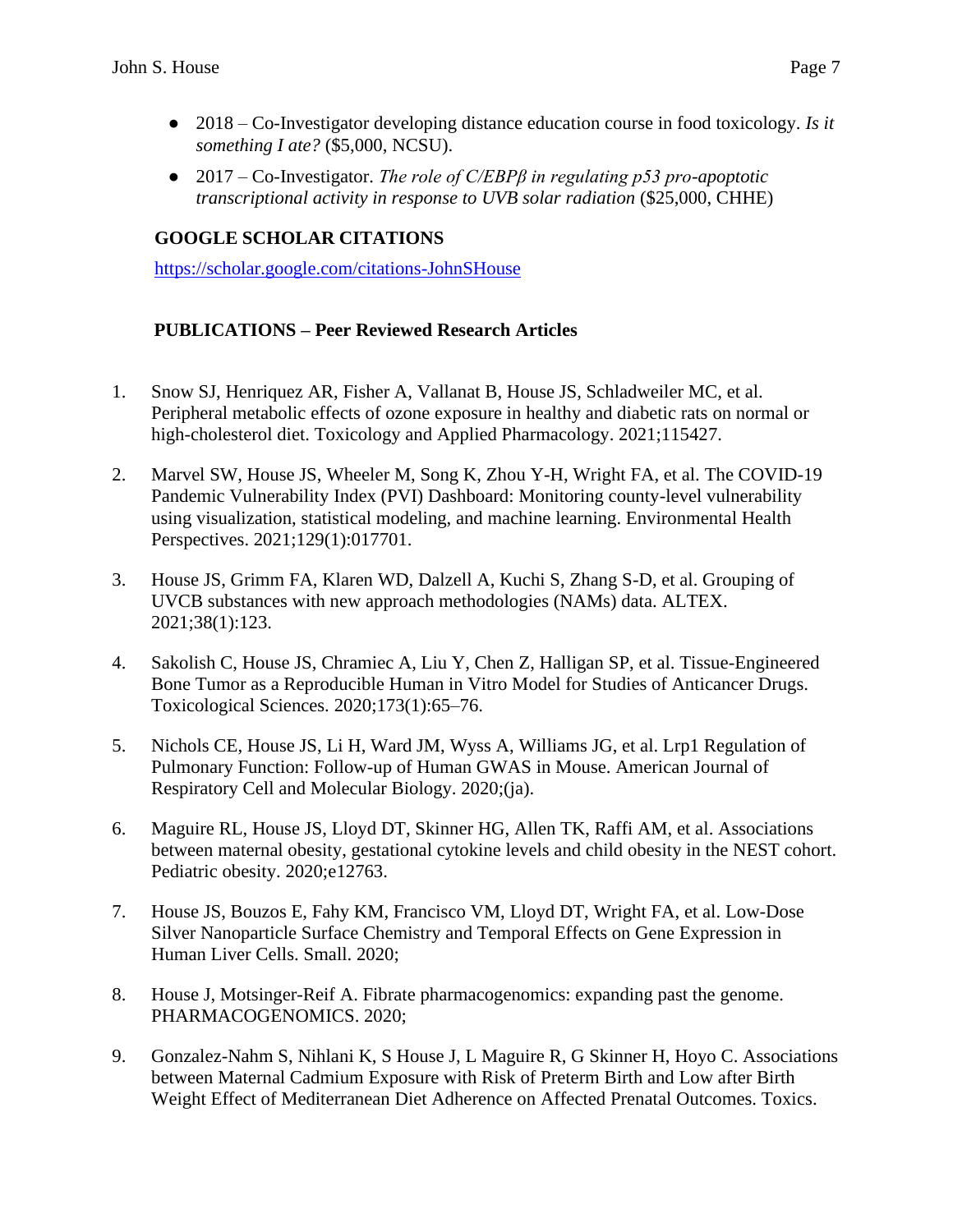2020;8(4):90.

- 10. Tam HW, Hall JR, Messenger ZJ, Jima DD, House JS, Linder K, et al. C/EBPβ suppresses keratinocyte autonomous type 1 IFN response and p53 to increase cell survival and susceptibility to UVB-induced skin cancer. Carcinogenesis. 2019;40(9):1099–109.
- 11. Sai K, Parsons C, House JS, Kathariou S, Ninomiya-Tsuji J. Necroptosis mediators RIPK3 and MLKL suppress intracellular Listeria replication independently of host cell killing. Journal of Cell Biology. 2019;218(6):1994–2005.
- 12. Onel M, Beykal B, Ferguson K, Chiu WA, McDonald TJ, Zhou L, et al. Grouping of complex substances using analytical chemistry data: A framework for quantitative evaluation and visualization. PloS one. 2019;14(10):e0223517.
- 13. House JS, Hall J, Park SS, Planchart A, Money E, Maguire RL, et al. Cadmium exposure and MEG3 methylation differences between whites and African Americans in the NEST Cohort. Environmental epigenetics. 2019;5(3):dvz014.
- 14. Henriquez AR, House JS, Snow SJ, Miller CN, Schladweiler MC, Fisher A, et al. Ozoneinduced dysregulation of neuroendocrine axes requires adrenal-derived stress hormones. Toxicological Sciences. 2019;172(1):38–50.
- 15. Grimm FA, House JS, Wilson MR, Sirenko O, Iwata Y, Wright FA, et al. Multidimensional in vitro bioactivity profiling for grouping of glycol ethers. Regulatory Toxicology and Pharmacology. 2019;101:91–102.
- 16. Burnett SD, Blanchette AD, Grimm FA, House JS, Reif DM, Wright FA, et al. Populationbased toxicity screening in human induced pluripotent stem cell-derived cardiomyocytes. Toxicology and applied pharmacology. 2019;381:114711.
- 17. Wyss AB, House JS, Hoppin JA, Richards M, Hankinson JL, Long S, et al. Raw milk consumption and other early-life farm exposures and adult pulmonary function in the Agricultural Lung Health Study. Thorax. 2018;73(3):279–82.
- 18. Venkatratnam A, House JS, Konganti K, McKenney C, Threadgill DW, Chiu WA, et al. Population-based dose–response analysis of liver transcriptional response to trichloroethylene in mouse. Mammalian genome. 2018;29(1):168–81.
- 19. Sakolish C, Weber EJ, Kelly EJ, Himmelfarb J, Mouneimne R, Grimm FA, et al. Technology transfer of the microphysiological systems: a case study of the human proximal tubule tissue chip. Scientific reports. 2018;8(1):1–14.
- 20. Messenger ZJ, Hall JR, Jima DD, House JS, Tam HW, Tokarz DA, et al. C/EBPβ deletion in oncogenic Ras skin tumors is a synthetic lethal event. Cell death & disease. 2018;9(11):1–16.
- 21. House JS, Mendez M, Maguire RL, Gonzalez-Nahm S, Huang Z, Daniels J, et al. Periconceptional maternal mediterranean diet is associated with favorable offspring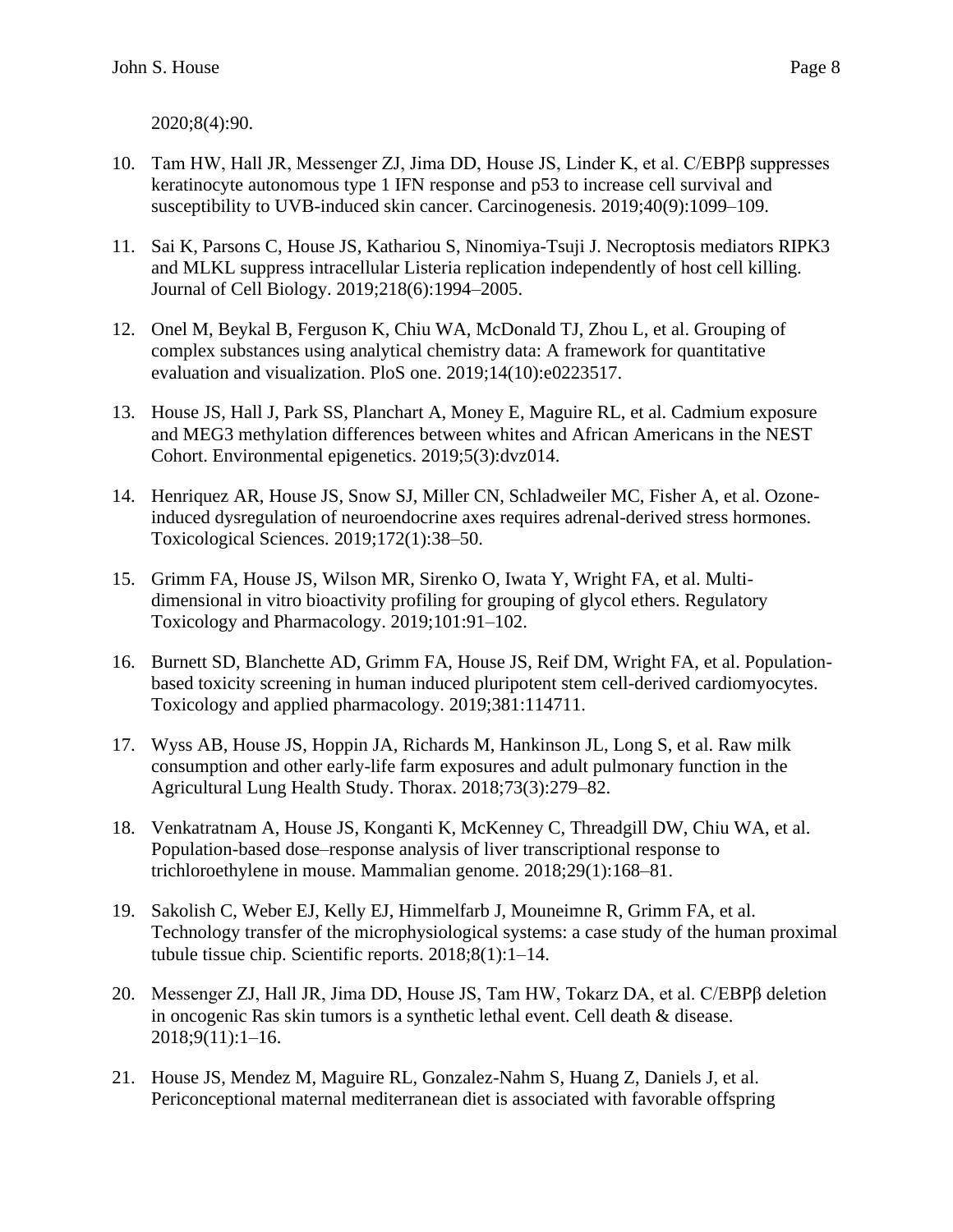behaviors and altered CpG methylation of imprinted genes. Frontiers in cell and developmental biology. 2018;6:107.

- 22. Grimm FA, Blanchette A, House JS, Ferguson K, Hsieh N-H, Dalaijamts C, et al. A human population-based organotypic in vitro model for cardiotoxicity screening. Altex. 2018;35(4):441.
- 23. House JS, Wyss AB, Hoppin JA, Richards M, Long S, Umbach DM, et al. Early-life farm exposures and adult asthma and atopy in the Agricultural Lung Health Study. Journal of Allergy and Clinical Immunology. 2017;140(1):249–56.
- 24. House JS, Grimm FA, Jima DD, Zhou Y-H, Rusyn I, Wright FA. A pipeline for highthroughput concentration response modeling of gene expression for toxicogenomics. Frontiers in genetics. 2017;8:168.
- 25. House john, Nichols C, Huiling L, Brandenberger C, Virgincar R, Miller L, et al. Vagal Innervation is Required for Pulmonary Function Phenotype in Htr4-/- Mice. Am J Physiol Lung Cell Mol Physiol. 2017;
- 26. Henriquez A, House J, Miller DB, Snow SJ, Fisher A, Ren H, et al. Adrenal-derived stress hormones modulate ozone-induced lung injury and inflammation. Toxicology and applied pharmacology. 2017;329:249–58.
- 27. London S, Hoppin JA, Wyss A, House JS, Henneberger PK, Umbach DM, et al. House dust endotoxin levels are associated with adult asthma in the agricultural lung health study. In: A106 EPIDEMIOLOGY AND RISK FACTORS OF ASTHMA: FROM THE CRIB TO ADULTHOOD. American Thoracic Society; 2016. p. A2781–A2781.
- 28. House JS, Li H, DeGraff LM, Flake G, Zeldin DC, London SJ. Genetic variation in HTR4 and lung function: GWAS follow-up in mouse. The FASEB Journal. 2015;29(1):323–35.
- 29. Graves JP, Gruzdev A, Bradbury JA, DeGraff LM, Li H, House JS, et al. Quantitative polymerase chain reaction analysis of the mouse Cyp2j subfamily: Tissue distribution and regulation. Drug Metabolism and Disposition. 2015;43(8):1169–80.
- 30. London SJ, Gao W, Gharib SA, Hancock DB, Wilk JB, House JS, et al. ADAM19 and HTR4 variants and pulmonary function: cohorts for heart and aging research in genomic epidemiology (CHARGE) consortium targeted sequencing study. Circulation: Cardiovascular Genetics. 2014;7(3):350–8.
- 31. Thompson EA, Zhu S, Hall JR, House JS, Ranjan R, Burr JA, et al.  $C/EBP\alpha$  expression is downregulated in human nonmelanoma skin cancers and inactivation of C/EBPα confers susceptibility to UVB-induced skin squamous cell carcinomas. Journal of investigative dermatology. 2011;131(6):1339–46.
- 32. House J, others. Simultaneous Removal of C/EBPalpha and C/EBPbeta Reveals Their Critical Roles in Sebocyte and Keratinocyte Differentiation. 2011;